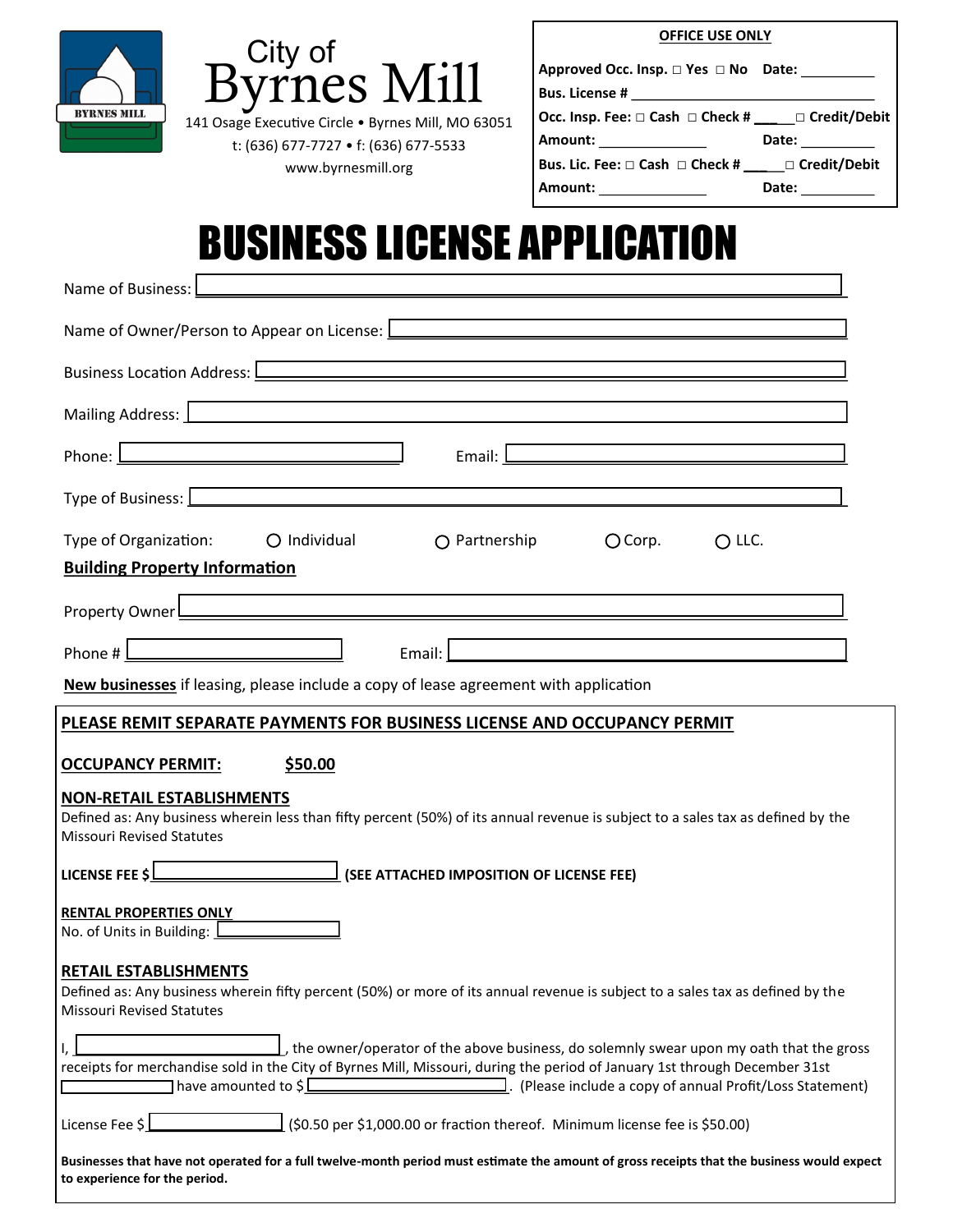#### **NEW BUSINESS APPLICATIONS ONLY**

Include with license application a detailed letter describing the proposed business operations. Make sure to include all products and services along with total number of employees, both full and part-time.

| Does your Business have Vending Machines? |       | $\bigcap$ YES   | $\bigcirc$ NO                                      |
|-------------------------------------------|-------|-----------------|----------------------------------------------------|
| Will there be any liquor sales?           | O YES | O <sub>NO</sub> | (if yes, a separate liquor license will be needed) |
|                                           |       |                 |                                                    |

**MO Sales Tax ID #** 

IF YOUR BUSINESS CHARGES SALES TAX YOU MUST INCLUDE A CURRENT CERTIFICATE OF NO TAX DUE FORM FROM THE MISSOURI DEPARTMENT OF REVENUE (may be obtained by calling Missouri Department of Revenue at (573) 751-3505 or on their website at www.dor.mo.gov)

I HEREBY CERTIFY THAT ALL INFORMATION PROVIDED ON THIS APPLICATION IS A TRUE STATEMENT. I AM AWARE THAT FALSIFYING OR MISREPRESENTING ANY INFORMATION ON THIS APPLICATION WILL RESULT IN REVOCATION OF THE BUSINESS LICENSE. I AM ALSO AWARE THAT OPERATING IN VIOLATION OF ANY MUNICIPAL, STATE, OR FEDERAL STATUTES WILL CAUSE REVOCATION OF THE BUSINESS LICENSE.

| Applicant Signature: L    | Date:  |
|---------------------------|--------|
| Applicant Name (Print): L | Title: |

#### **Additional Requirements to Include with Application**

- If business provides a product subject to retail sales tax include "Certificate of No Tax Due" indicating no outstanding sales taxes are due. To obtain your Certificate of No Tax Due contact the Department of Revenue's Taxation Division at (573) 751-9268 or visit www.dor.mo.gov/business/sales/notaxdue
- If applicable, include a Federal Form 501-C-3 indicating tax exempt status in order to waive business license fee.
- CONTRACTORS ONLY—Include a copy of Certificate of Insurance for current Workers' Compensation Coverage or an affidavit by applicant attesting that the contactor is Workers' Compensation exempt. Questions should be addressed to the Missouri Division of Workers' Compensation at (800) 775-2667, or your insurance company.

#### **NO COMMERCIAL BUIDLING SHALL BE OCCUPIED UNTIL AN OCCUPANCY PERMIT HAS BEEN ISSUED**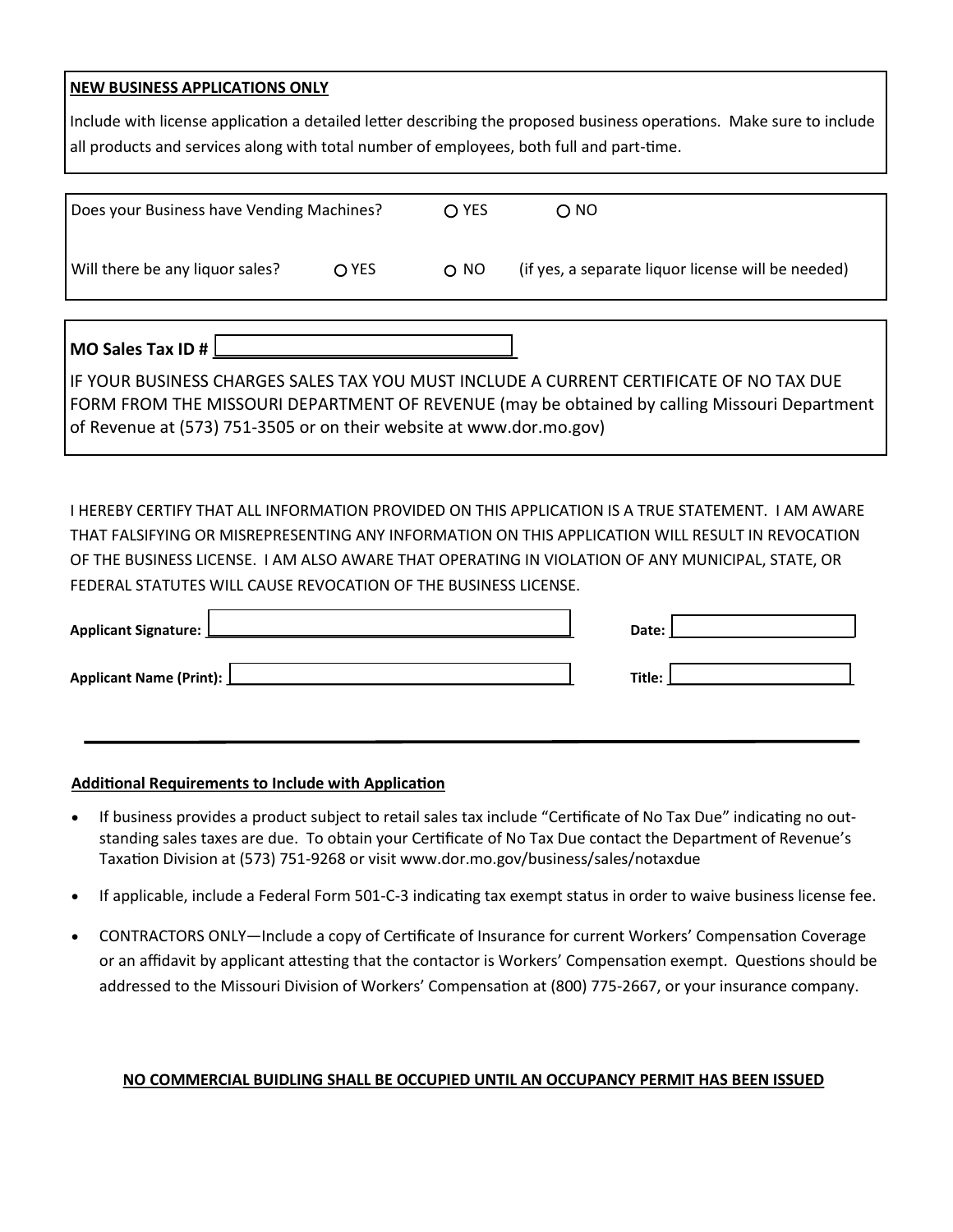#### CITY OF BYRNES MILL EMERGENCY CONTACT INFORMATION

#### **CONFIDENTIAL**

Please complete this form in its entirety and return with your business license application.

| Date:                                                                                                                                                             |                                                  |
|-------------------------------------------------------------------------------------------------------------------------------------------------------------------|--------------------------------------------------|
| Business Name:  <br><u> 1989 - John Stein, Amerikaansk konst</u>                                                                                                  |                                                  |
| Business Location:                                                                                                                                                |                                                  |
| Business Phone: [                                                                                                                                                 | Email:                                           |
| <b>Emergency Contact</b>                                                                                                                                          |                                                  |
| Name:                                                                                                                                                             | Phone:                                           |
| Name:                                                                                                                                                             | Phone:                                           |
| <b>Security/Alarm Information</b><br>Automatic/Sensor Lights<br><b>YES</b>                                                                                        | <b>NO</b>                                        |
| <b>Knox Box</b><br><b>YES</b><br>Safe<br><b>YES</b><br>Alarm<br><b>YES</b>                                                                                        | <b>NO</b><br><b>NO</b><br><b>NO</b>              |
| Type of Alarm System (mark all that apply): $\lfloor$                                                                                                             |                                                  |
| Alarm Monitoring Company:                                                                                                                                         |                                                  |
| Alarm Monitoring Company Phone:                                                                                                                                   |                                                  |
| <b>Perimeter Monitoring</b><br><b>YES</b><br><b>YES</b><br><b>Interior Monitoring</b><br><b>Fire Monitoring</b><br><b>YES</b><br>Video Surveillance<br><b>YES</b> | <b>NO</b><br><b>NO</b><br><b>NO</b><br><b>NO</b> |
| Who Responds First:                                                                                                                                               |                                                  |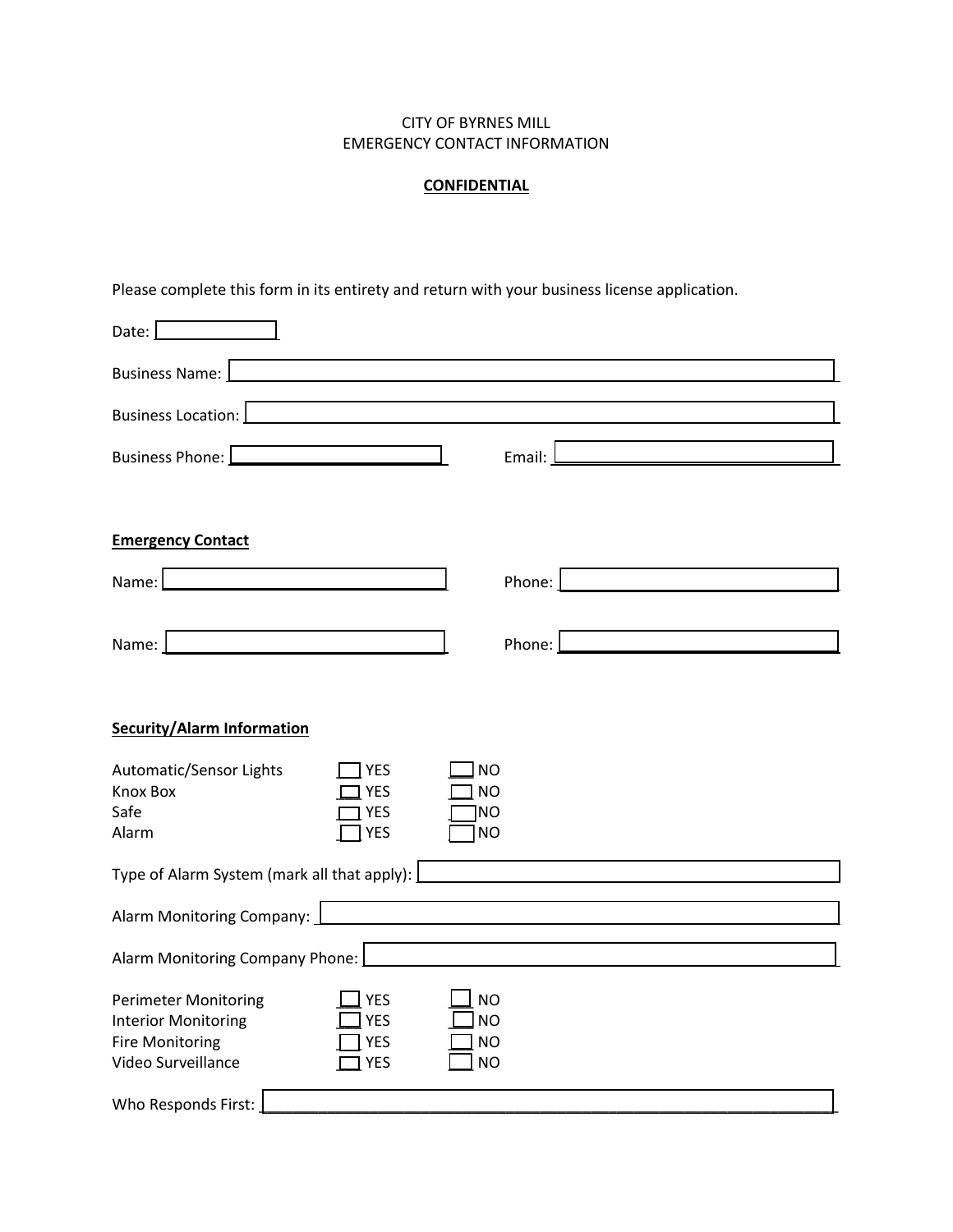### Section 605.030 **Classification — Merchants, Manufacturers and Miscellaneous Service Occupations. [R.O. 2011 §605.030; Ord. No. 142A-90 §IV, 1-3-1990]**

A business shall be classified as that of a merchant, manufacturer or miscellaneous service occupation according to the principal activity of the business as determined by the volume of sales or gross receipts; but if a portion of the business of a merchant or miscellaneous service occupation consists of activities herein defined as those of a manufacturer, as part of the license fee, a fee of seven and one-half (7.5) mils (three-fourths of one percent (.75%)) shall be paid on the value of the highest amount of raw material, goods in process, and finished products and the largest amount of tools, machinery and appliances used in that portion of the business as in the case of a *"manufacturer."*

## Section 605.035 **Persons Not to Be Charged for Business License.**

- A. No person following for a livelihood the profession or calling of minister of the gospel, duly accredited Christian Science practitioner, teacher, professor in a college, priest, lawyer, certified public accountant, dentist, chiropractor, optometrist, chiropodist, or physician or surgeon in this City shall be taxed or made liable to pay any municipal or other corporation tax or license fee of any description whatever for the privilege of following or carrying on such profession or calling, and after December 31, 2003, no investment funds service corporation as defined in Section 143.451, RSMo., may be required to pay any such license fee in excess of twenty-five thousand dollars (\$25,000.00) annually, any law, ordinance or Charter to the contrary notwithstanding.
- B. No person following for a livelihood the profession of insurance agent or broker, veterinarian, architect, professional engineer, land surveyor, auctioneer, or real estate broker or salesman in this City shall be taxed or made liable to pay any municipal or other corporation tax or license fee for the privilege of following or carrying on his/her profession unless that person maintains a business office within the City of Byrnes Mill.

## Section 605.050 **Method of Calculating License Fees. [R.O. 2011 §605.050; Ord. No. 142A-90 §VI, 1-3-1990]**

- A. The license fee of a merchant shall be calculated at a rate of fifty cents (\$0.50) on each one thousand dollars (\$1,000.00) or fractional part thereof on the total amount of sales of goods, wares and merchandise in the State of Missouri arising out of a business wholly or partly conducted at any store, stand or place in the City. The minimum license fee is twenty-five dollars (\$25.00).
- B. The license fee of a manufacturer shall be calculated at a rate of fifty cents (\$0.50) on each one thousand dollars (\$1,000.00) or fractional part thereof on the total amount of sales of goods manufactured by them in the City wherever such sales may be made. The minimum license fee is one hundred dollars (\$100.00).
- C. The license fee of a miscellaneous service occupation shall be twenty-five dollars (\$25.00) per year unless established otherwise.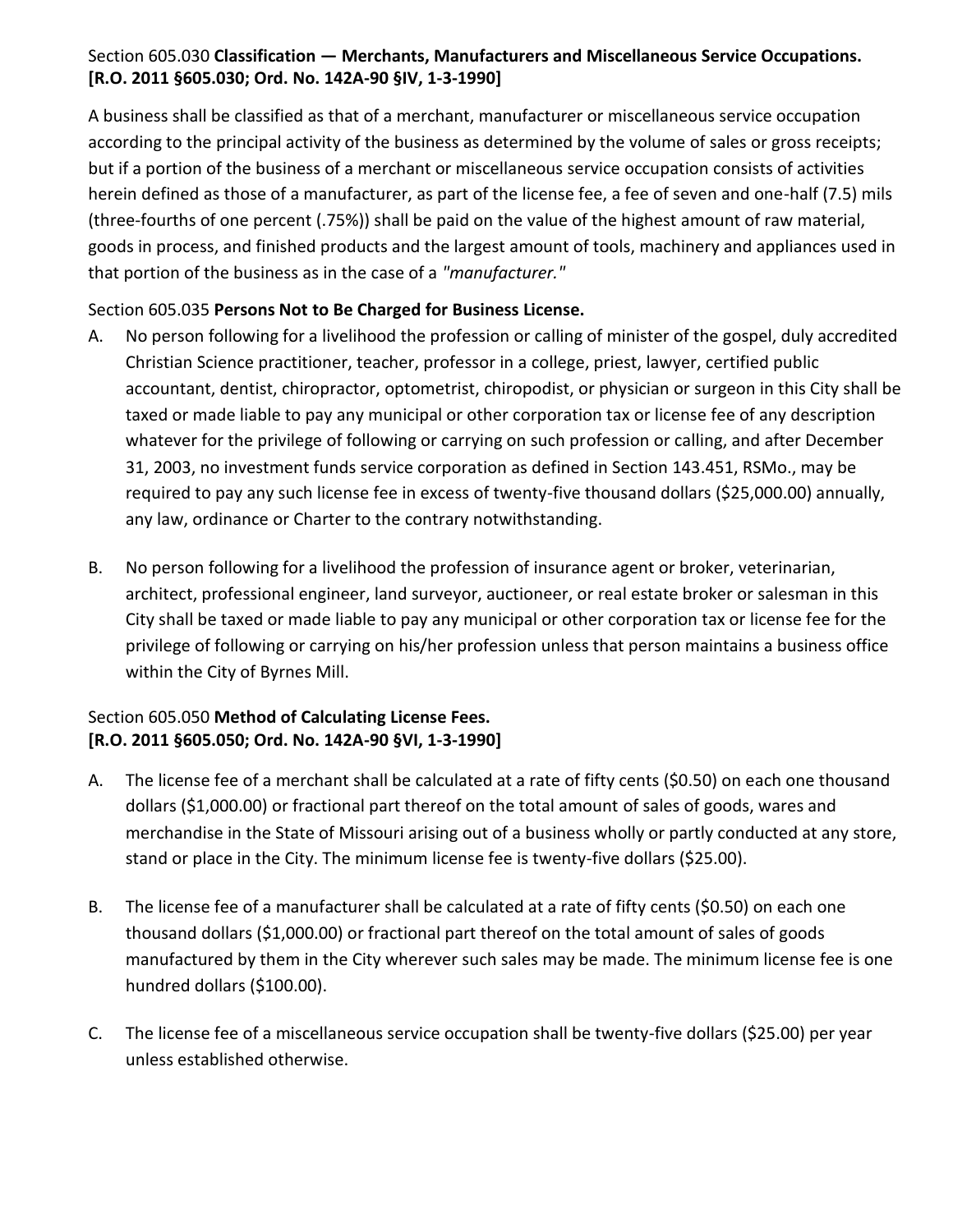#### Section 605.070 **Imposition of License Fee.**

**[R.O. 2011 §605.070; Ord. No. 142A-90 §VIII, 1-3-1990; Ord. No. 707-09 §1, 5-20-2009; Ord. No. 867-16 §I, 8-3-2016]**

There is hereby imposed upon the privilege of the use of the license for doing the following businesses and occupations within the City an annual license privilege fee as set forth below on or before July first (1st) of each year:

| <b>Occupation</b>                                       | Fee                      |
|---------------------------------------------------------|--------------------------|
| Abstracting                                             | \$50.00                  |
| Agents (not otherwise listed herein)                    | \$30.00                  |
| <b>Amusement Park</b>                                   | \$100.00                 |
| <b>Apartment House</b>                                  | \$1.00 per unit in       |
| Auctioneer                                              | \$50.00 per day          |
| <b>Automobile Painting</b>                              | \$50.00                  |
| Automobile Parking, Garage, Parking Lot                 | \$50.00                  |
| Automobile Repair                                       | \$100.00                 |
| Automobile Repair (in conjunction with Service Station) | \$50.00                  |
| <b>Banks and bank facilities</b>                        | \$500.00                 |
| <b>Barber Shop</b>                                      | \$3.00 per chair         |
| Minimum                                                 | \$25.00                  |
| <b>Beauty Shop</b>                                      | \$3.00 per dryer         |
| Minimum                                                 | \$25.00                  |
| <b>Bowling Lanes</b>                                    | \$10.00 per lane         |
| <b>Boxing</b>                                           | \$30.00 per day          |
| Broker (financial)                                      | \$50.00                  |
| Clinic, Medica                                          | \$200.00                 |
| <b>Collection Agency</b>                                | \$100.00                 |
| Communication tower (regardless of number of antennas)  | \$1,500.00 per tower     |
| Contractor (general - concrete, painting, etc.)         | \$30.00                  |
| <b>Delivery Service</b>                                 | \$30.00                  |
| Detective, Investigative, Security Agency               | \$50.00                  |
| <b>Employment Agency</b>                                | \$75.00                  |
| Exterminator                                            | \$30.00                  |
| Fortune Teller, Palmist                                 | \$100.00 per day         |
| Health Club, Spa                                        | \$75.00                  |
| Hospital, Medical Institution, etc.                     | \$200.00                 |
| Hotel, Motel                                            | \$5.00 per sleeping room |
| Ice Cream Vendor                                        | \$25.00                  |
| Insurance Company (claim, home, branch office)          | \$250.00                 |
| <b>Insurance Agency</b>                                 | \$50.00                  |
|                                                         |                          |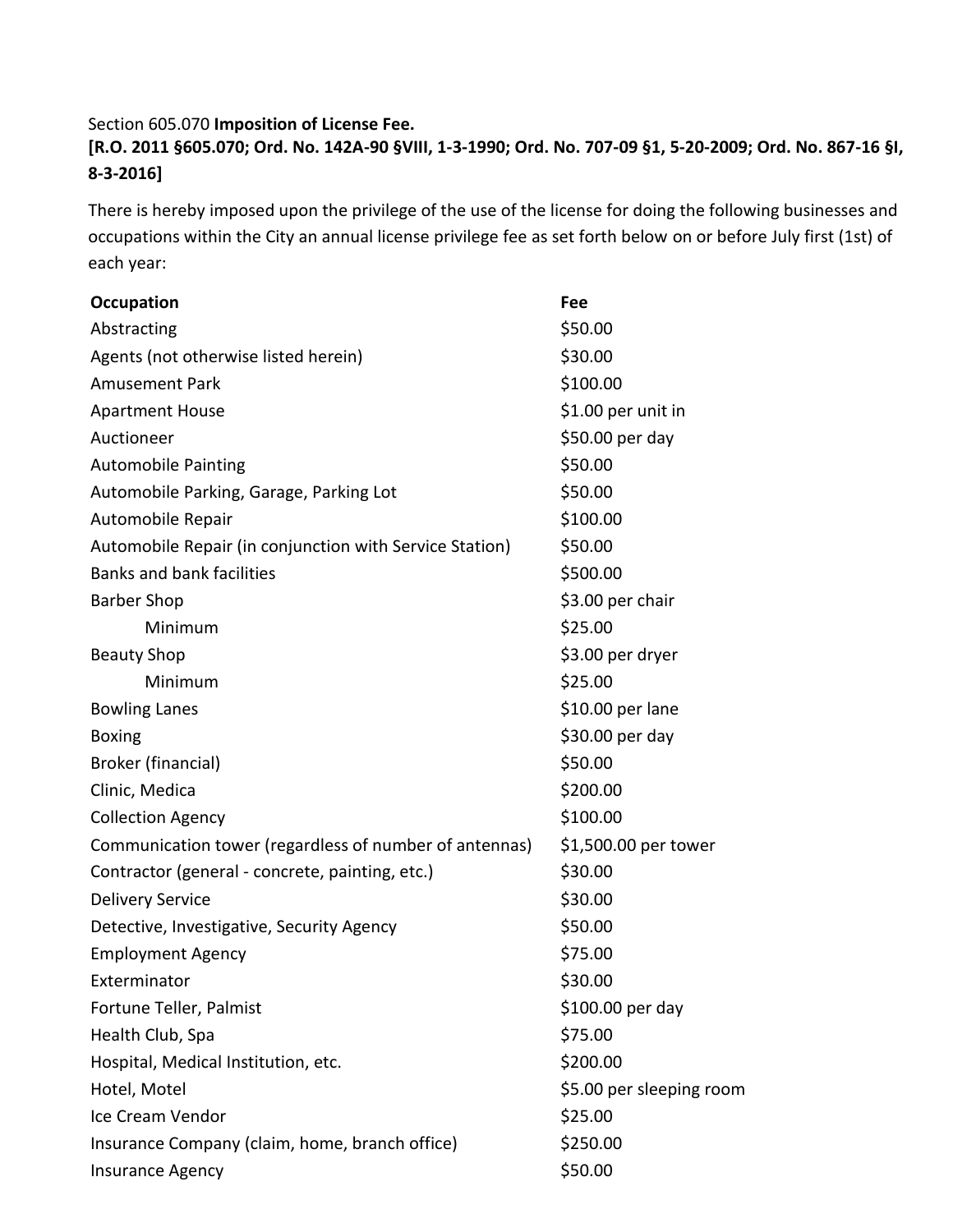| Occupation                                                                                                                               | Fee                                                                         |
|------------------------------------------------------------------------------------------------------------------------------------------|-----------------------------------------------------------------------------|
| Insurance Agent                                                                                                                          | \$30.00                                                                     |
| <b>Junk Yard</b>                                                                                                                         | \$1,000.00                                                                  |
| Laundromat (three (3) or more coin-operated laundry<br>machines located in one (1) facility or multi-building complex washers and dryers | \$25.00 with no coin sticker required for                                   |
| Loan Company                                                                                                                             | \$250.00                                                                    |
| Manufacturing                                                                                                                            | \$.50 per \$1,000.00 of gross sales                                         |
| minimum                                                                                                                                  | \$100.00                                                                    |
| Massage Parlor                                                                                                                           | \$300.00                                                                    |
|                                                                                                                                          | \$25.00 per attendant                                                       |
| Miniature Golf                                                                                                                           | \$50.00                                                                     |
| Miscellaneous Service (Includes all services business except<br>those subject to exclusion by Section 71.620, RSMo.)                     | \$200.00                                                                    |
| Mobile Home Park                                                                                                                         | \$5.00 per trailer or pad                                                   |
| Newspaper                                                                                                                                | \$30.00                                                                     |
| <b>Nursing Home</b>                                                                                                                      | \$100.00                                                                    |
| <b>Office Building</b>                                                                                                                   | \$.10 per sq. ft. of office area utilized by owner<br>of building           |
| Minimum                                                                                                                                  | \$50.00                                                                     |
| Pawn Broker                                                                                                                              | \$400.00                                                                    |
| Photograph Studio                                                                                                                        | \$50.00                                                                     |
| Pool Hall/Table - Game Table                                                                                                             | \$10.00 per table                                                           |
| <b>Public Halls</b>                                                                                                                      | \$100.00                                                                    |
| Printer                                                                                                                                  | \$75.00                                                                     |
| Real Estate Agency                                                                                                                       | \$50.00                                                                     |
| Real Estate Agent                                                                                                                        | \$30.00                                                                     |
| Rental, Tool, Truck, Trailer                                                                                                             | \$75.00                                                                     |
| <b>Residential and Commercial Rental Property</b>                                                                                        | \$5.00 for every rental unit or mobile home<br>pad (occupied or unoccupied) |
| Retail                                                                                                                                   | \$.50 per \$1,000.00 of gross sales                                         |
| Minimum                                                                                                                                  | \$50.00                                                                     |
| School, Dancing or Music                                                                                                                 | \$75.00                                                                     |
| School, Vocational or Trade                                                                                                              | \$75.00                                                                     |
| Sign Painter                                                                                                                             | \$30.00                                                                     |
| <b>Skating Rink</b>                                                                                                                      | \$50.00                                                                     |
| <b>Surveying Company</b>                                                                                                                 | \$30.00                                                                     |
| Telegraph Company                                                                                                                        | \$75.00                                                                     |
| Temporary or seasonal retail or service                                                                                                  | \$25.00                                                                     |
| Theater                                                                                                                                  |                                                                             |
| Walk In                                                                                                                                  | \$.50 per seat                                                              |
| Drive In                                                                                                                                 | \$2.00 per speaker                                                          |
| Minimum                                                                                                                                  | \$200.00                                                                    |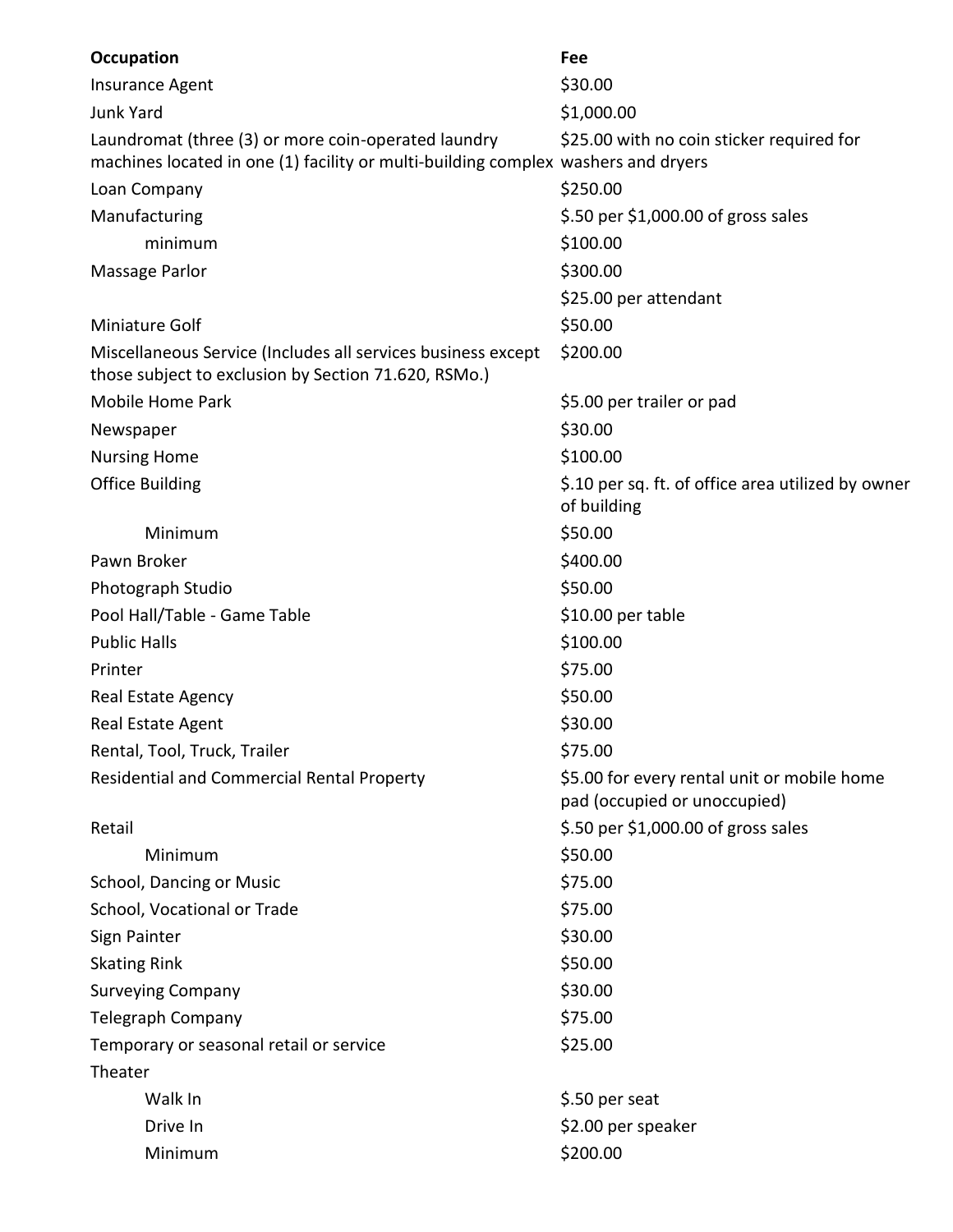| Occupation                                                                                                                       | Fee               |
|----------------------------------------------------------------------------------------------------------------------------------|-------------------|
| Trash, Rubbish and Garbage Collector                                                                                             | \$150.00          |
| <b>Travel Agency</b>                                                                                                             | \$50.00           |
| Undertaker                                                                                                                       | \$100.00          |
| Warehouse                                                                                                                        | \$.10 per sq. ft. |
| Minimum                                                                                                                          | \$50.00           |
| All businesses operated from home                                                                                                |                   |
| Minimum                                                                                                                          | \$25.00           |
| All business and occupations not covered above or by the<br>merchants, manufacturers, or miscellaneous service<br>occupation tax | \$25.00           |
| All others                                                                                                                       | S25.00            |

## Section 605.080 **Temporary or Seasonal Sales or Services. [R.O. 2011 §605.080; Ord. No. 142A-90 §IX, 1-3-1990; Ord. No. 707-09 §1, 5-20-2009]**

- A. Any person desiring to provide sales or services outside of an enclosed building, other than the occupant or licensee of such building, shall file an application with the City Clerk, which shall be forwarded to the Board of Alderpersons for approval. The said application shall contain all pertinent information as required by the City, including the sales tax number of the applicant, the nature of the proposed sales or services and the dates of operation. Such application may be approved by the Board of Alderpersons if the applicant complies with the following provisions:
- 1. Each business required to have a sales tax number must use a cash register, which shall be located within an enclosure to register all sales therefor.
- 2. The traffic and parking must be in compliance with the City ordinances and the temporary usage shall not cause any premises to have fewer than the required parking spaces.
- 3. The person operating the sale or service shall prohibit patrons from throwing trash on or about the streets, sidewalks or on its property, and if this be done, the person operating the sale or service shall police and clean such areas. The exterior portions of the premises shall be properly cleaned and maintained.
- 4. Written permission of the property owner or property occupant for specific days and location must be filed with the application.
- B. Upon approval by the Board of Alderpersons, a fee of twenty dollars (\$20.00) shall be paid to the City Clerk by the applicant for a temporary business license for a maximum of five (5) days.
- C. Upon approval by the Board of Alderpersons, a fee of twenty-five dollars (\$25.00) shall be paid to the City Clerk by the applicant for a license for a business characteristic of the season for a maximum of sixty (60) days.